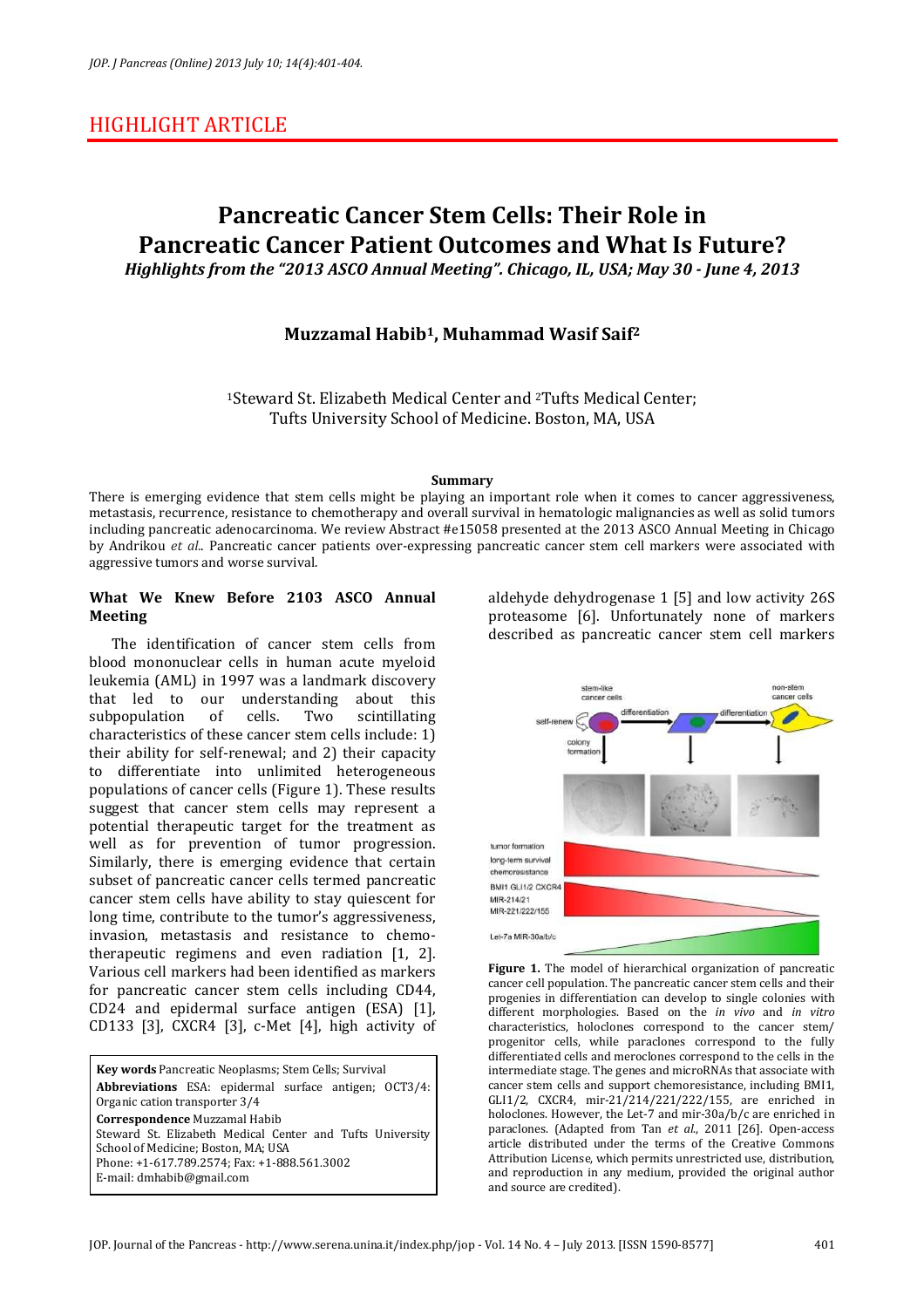are specific to pancreatic adenocarcinoma and there is significant overlap with other cancer types and even with healthy cells. For this reason there is need to find new stem cell markers with the hope that one day we will have more specific marker or combination of markers.

### **What We Learnt at 2103 ASCO Annual Meeting**

Andrikou *et al*. (Abstract #e15058) presented the results of a study investigating the relationship between pancreatic cancer stem cell markers and prognostic outcomes among pancreatic ductal adenocarcinoma patients [7]. They included 43 pancreatic cancer histology specimens in their study. All specimens were analyzed for common pancreatic cancer stem cell markers, i.e., CD24, CD44, CD133, CD166, organic cation transporter 3/4 (OCT3/4) and leucine-rich G protein-coupled receptor-5 (LGR5). Univariate analysis revealed patients with an overexpression of CD44, CD133, OCT3/4 had significantly worse prognosis for overall survival (P=0.031, P=0.014, and P=0.001, respectively). As shown in Table 1, similar results were achieved on multivariate analysis and OCT3/4 proved to be an independent factor predicting poor outcome (HR=0.23). Patients who overexpressed all factors had worse overall survival compared to patients expressing only two, one or none (8.6 *vs*. 15.6 *vs*. 18.0 *vs*. 59.9 months; P=0.006).

### **Discussion**

Pancreatic adenocarcinoma has the worse prognosis among the cancers and is 4th leading of cancer related death [8]. Little has changed over last several years for 5-year survival despite introduction of new chemotherapeutic agents. It is primarily due to metastasis at an early stage of the disease as majority of the patients present at an unresectable stage and chemoresistance. Lately attention has been focused on genetic and stem cell levels to find better ways to treat this cancer and improve patient outcomes. Cancer stem cells like normal stem cells are characterized by ability to self-renew and differentiate into other cancer cell types. Additionally, the cancer stem cells can form

|  |  |                                                             | Table 1. The statistical relationship of marker overexpression |
|--|--|-------------------------------------------------------------|----------------------------------------------------------------|
|  |  | and worse survival on univariate and multivariate analysis. |                                                                |

| Statistical relationship on univariate analysis: |             |
|--------------------------------------------------|-------------|
| Overexpression of CD44                           | $P=0.031$   |
| Overexpression of CD133                          | $P=0.014$   |
| Overexpression of OCT3/4                         | $P=0.001$   |
| Statistical relationship on multivariate         |             |
| analysis:                                        | $HR = 0.23$ |
| Overexpression of OCT3/4                         |             |
| Length of survival                               |             |
| Overexpression of all 3 markers                  | 8.6 months  |
| Overexpression of 2 markers                      | 15.6 months |
| Overexpression of 1 marker                       | 18.0 months |
| No overexpression of these markers               | 59.9 months |
|                                                  |             |

xenograft tumors in immunodeficient mice and can survive exposure to chemotherapeutic agents *in vitro*. The presence of cancer stem cells in hematological malignancies like acute myelogenous leukemia and chronic myelogenous leukemia are well established [9, 10]. Molecular analysis of solid organ tumors like breast, prostate, colon, melanoma and glioblastoma has also revealed the presence of stem cells [11, 12, 13, 14, 15]. In case of pancreatic cancer, Li *et al*. demonstrated the CD44, CD24 and ESA cells to be the most tumorigenic [1]. It was noted that only 100 cells were enough to produce tumor in half of immunodeficient mice. These triple positive cells were able to achieve markers of parent tumors as well as to differentiate into cells which were triple negative, double positive or single positive (ability to differentiate into different lineage). Similarly the presence of CD133 was noted to have stem cell like properties in another study in 2007 [3]. CD133 cells were noted to have increased tumorigenicity compared to CD133 negative cells. It was also noted that CD133 cells were resistant to gemcitabine. CXCR4 is a receptor present on subset of CD133 cells with significantly increased potential to metastasize [3]. It is a receptor for stromal derived factor 1 (SDF1) and plays a role in spread of cancer locally/invasion and metastasis to distant sites. Spread of tumor was prevented by blocking CD133/CXCR4 cells in mice. In 2011 Li *et al*. reported c-Met as a marker for pancreatic stem cells [4]. c-Met positive cells readily formed *in vitro* spheres, which was not the case with c-Met negative cells. This sphere formation was inhibited by c-Met inhibitor XL184 or c-Met knockdown with small hairpin RNA. Similarly c-Met high cells were noted to have increased tumorigenicity in NOD SCID mice. It was noted that cells that expressed c-Met and CD44 combination had the highest tumorigenicity and ability to renew. High activity of aldehyde dehydrogenase 1 has also been associated with pancreatic cancer stem cells. Kim *et al*. reported the pancreatic cancer cells with high ALDH1 activity to be resistant to chemotherapy induced cell death and highly tumorigenic irrespective of CD133 status [5]. CD166 is known to upregulated in prostate cancer. Jiao *et al*. reported the presence of CD166 in prostate stem/progenitors and castration resistant sub-population of prostate cancer cells [16].

Muraro *et al*. reported a negative study for colon cancer in which presence of any of commonly reported stem cell markers like CD133 or coexpression with CD166/CD44 or CD44/CD24, did not appear to carry increased tumorigenicity *in vivo* or increased survival on exposing these cells to chemotherapeutic agents [17]. Similarly Tachezy *et al*. reported no association with clinical or histological data for pancreatic adenoma carcinoma patients, in contrast to a similar study by same group in which ACAM/CD166 expression was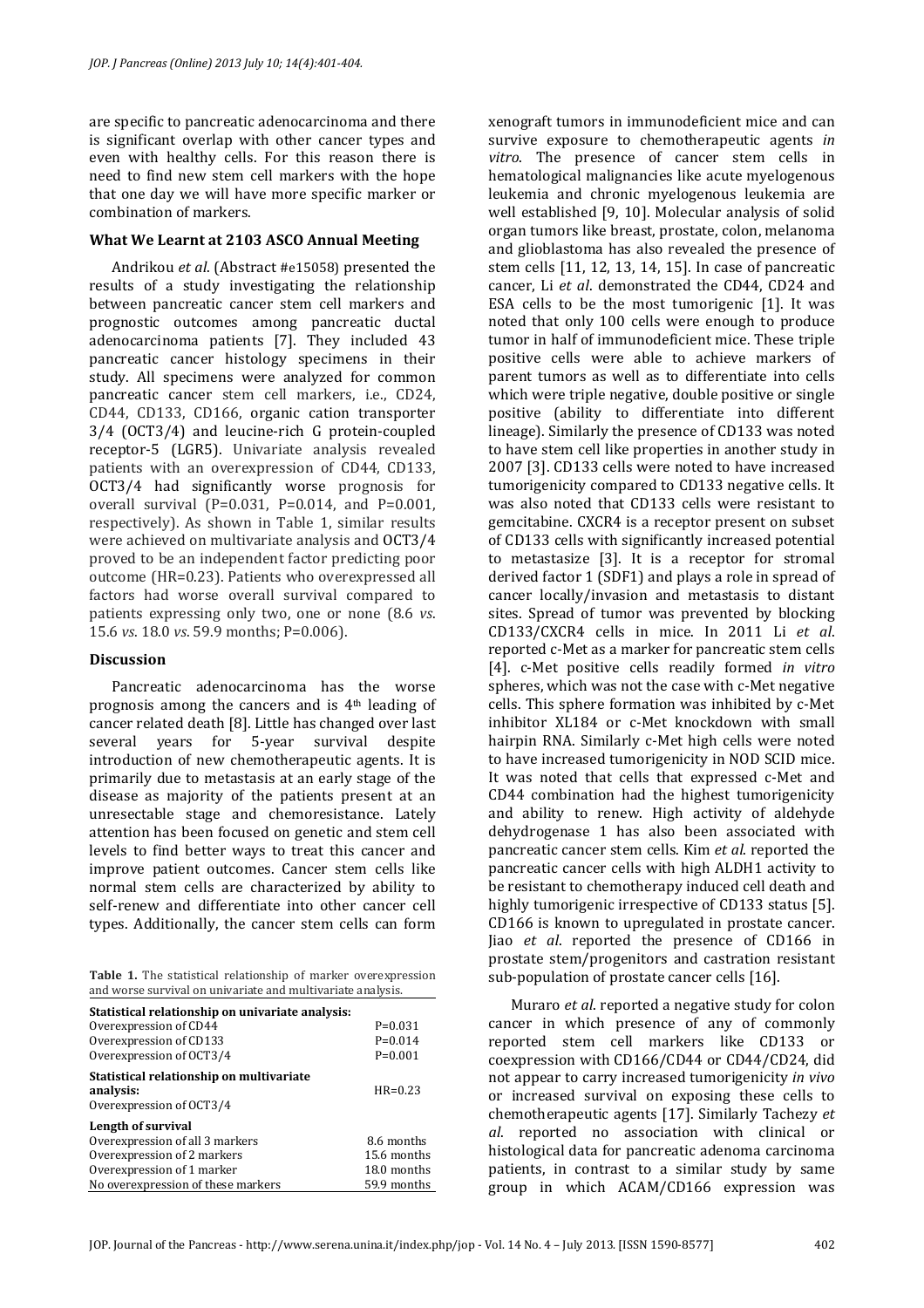associated with metastasis and worse survival in patients with esophageal cancer [18, 19]. Organic cation transporter 3/4 (OCT3/4) is a transcription factor that regulates self renewal and pluripotency of embryonic stem cells and is a marker of plasticity especially in plastic states sensitive environmental programming. Reactivity of OCT3/4 is reported to have a role in seminoma carcinomatosis [20, 21, 22]. Lately OCT3/4 had been reported as marker for extragonadal seminoma, embryonic carcinoma, breast and gonadoblastoma [23, 24, 25].

This study expands our knowledge of pancreatic cancer stem cell markers. So far available treatment options in pancreatic cancer, including chemotherapy, surgery and radiotherapy, have yielded poor results. Quite high proportions of patients relapse. This relapse seems to due to the presence of cancer cell population which has features of "stem cells" with ability to stay quiescent for relatively long time, have pluripotency so they can differentiate into various cancer cell lines, survive chemotherapy exposure and form tumors in nude mice. Next frontier for chemotherapy for pancreatic cancer patient could be chemo/immunotherapeutic options based on this understanding and by targeting these cells in addition to currently available chemotherapy option known to result in debulking of cancer, primarily by having cytotoxic effects against differentiated cancer cells. First step to devise such therapies would be to isolate stem cells with precision and define their markers with high specificity. Unfortunately none of the currently available markers of pancreatic cancer stem cells have proven to be specific. Multitude of new markers have confused the picture to extent that few authorities even doubt the presence of these specific "stem" cells in pancreatic cancer. Said that there is need for more research to know more markers with the aim of finding a marker which will be highly specific and sensitive for these cells which contribute to poor outcomes by causing disease to relapse, having a role in metastasis, chemoresistance and eventually to use it as a target for new novel therapies. Our reviewed abstract is such an addition to research on this important topic.

**Conflicts of interest** The authors have no potential conflicts of interest

#### **References**

1. Li, C., et al., Identification of pancreatic cancer stem cells. Cancer Res, 2007. 67(3): p. 1030-7.

2. Rasheed, Z.A., et al., Prognostic significance of tumorigenic cells with mesenchymal features in pancreatic adenocarcinoma. J Natl Cancer Inst, 2010. 102(5): p. 340-51.

3. Hermann, P.C., et al., Distinct populations of cancer stem cells determine tumor growth and metastatic activity in human pancreatic cancer. Cell Stem Cell, 2007. 1(3): p. 313-23.

4. Li, C., et al., c-Met is a marker of pancreatic cancer stem cells and therapeutic target. Gastroenterology, 2011. 141(6): p. 2218- 2227 e5.

5. Kim, M.P., et al., ALDH activity selectively defines an enhanced tumor-initiating cell population relative to CD133 expression in human pancreatic adenocarcinoma. PLoS One, 2011. 6(6): p. e20636.

6. Adikrisna, R., et al., Identification of pancreatic cancer stem cells and selective toxicity of chemotherapeutic agents. Gastroenterology, 2012. 143(1): p. 234-45 e7.

7. Andrikou K, Faloppi L, Loretelli C, Mandolesi A, Bearzi I, Cascinu S. Expression of stem cell markers in pancreatic ductal adenocarcinoma and clinical relevance. J Clin Oncol 2013; 31(Suppl.): Abstract #e15058.

8. Jemal, A., et al., Cancer statistics, 2007. CA Cancer J Clin, 2007. 57(1): p. 43-66.

9. Bonnet, D. and J.E. Dick, Human acute myeloid leukemia is organized as a hierarchy that originates from a primitive hematopoietic cell. Nat Med, 1997. 3(7): p. 730-7.

10. Graham, S.M., et al., Primitive, quiescent, Philadelphiapositive stem cells from patients with chronic myeloid leukemia are insensitive to STI571 in vitro. Blood, 2002. 99(1): p. 319-25.

11. Al-Hajj, M., et al., Prospective identification of tumorigenic breast cancer cells. Proc Natl Acad Sci U S A, 2003. 100(7): p. 3983-8.

12. Miki, J., et al., Identification of putative stem cell markers, CD133 and CXCR4, in hTERT-immortalized primary nonmalignant and malignant tumor-derived human prostate epithelial cell lines and in prostate cancer specimens. Cancer Res, 2007. 67(7): p. 3153-61.

13. O'Brien, C.A., et al., A human colon cancer cell capable of initiating tumour growth in immunodeficient mice. Nature, 2007. 445(7123): p. 106-10.

14. Frank, N.Y., et al., ABCB5-mediated doxorubicin transport and chemoresistance in human malignant melanoma. Cancer Res, 2005. 65(10): p. 4320-33.

15. Singh, S.K., et al., Identification of a cancer stem cell in human brain tumors. Cancer Res, 2003. 63(18): p. 5821-8.

16. Jiao, J., et al., Identification of CD166 as a surface marker for enriching prostate stem/progenitor and cancer initiating cells. PLoS One, 2012. 7(8): p. e42564.

17. Muraro, M.G., et al., CD133+, CD166+CD44+, and CD24+CD44+ phenotypes fail to reliably identify cell populations with cancer stem cell functional features in established human colorectal cancer cell lines. Stem Cells Transl Med, 2012. 1(8): p. 592-603.

18. Tachezy, M., et al., ALCAM (CD166) expression and serum levels in pancreatic cancer. PLoS One, 2012. 7(6): p. e39018.

19. Tachezy, M., et al., ALCAM (CD166) expression and serum levels are markers for poor survival of esophageal cancer patients. Int J Cancer, 2012. 131(2): p. 396-405.

20. Honecker, F., et al., New insights into the pathology and molecular biology of human germ cell tumors. World J Urol, 2004. 22(1): p. 15-24.

21. Jones, T.D., et al., OCT4: A sensitive and specific biomarker for intratubular germ cell neoplasia of the testis. Clin Cancer Res, 2004. 10(24): p. 8544-7.

22. de Jong, J., et al., Diagnostic value of OCT3/4 for pre-invasive and invasive testicular germ cell tumours. J Pathol, 2005. 206(2): p. 242-9.